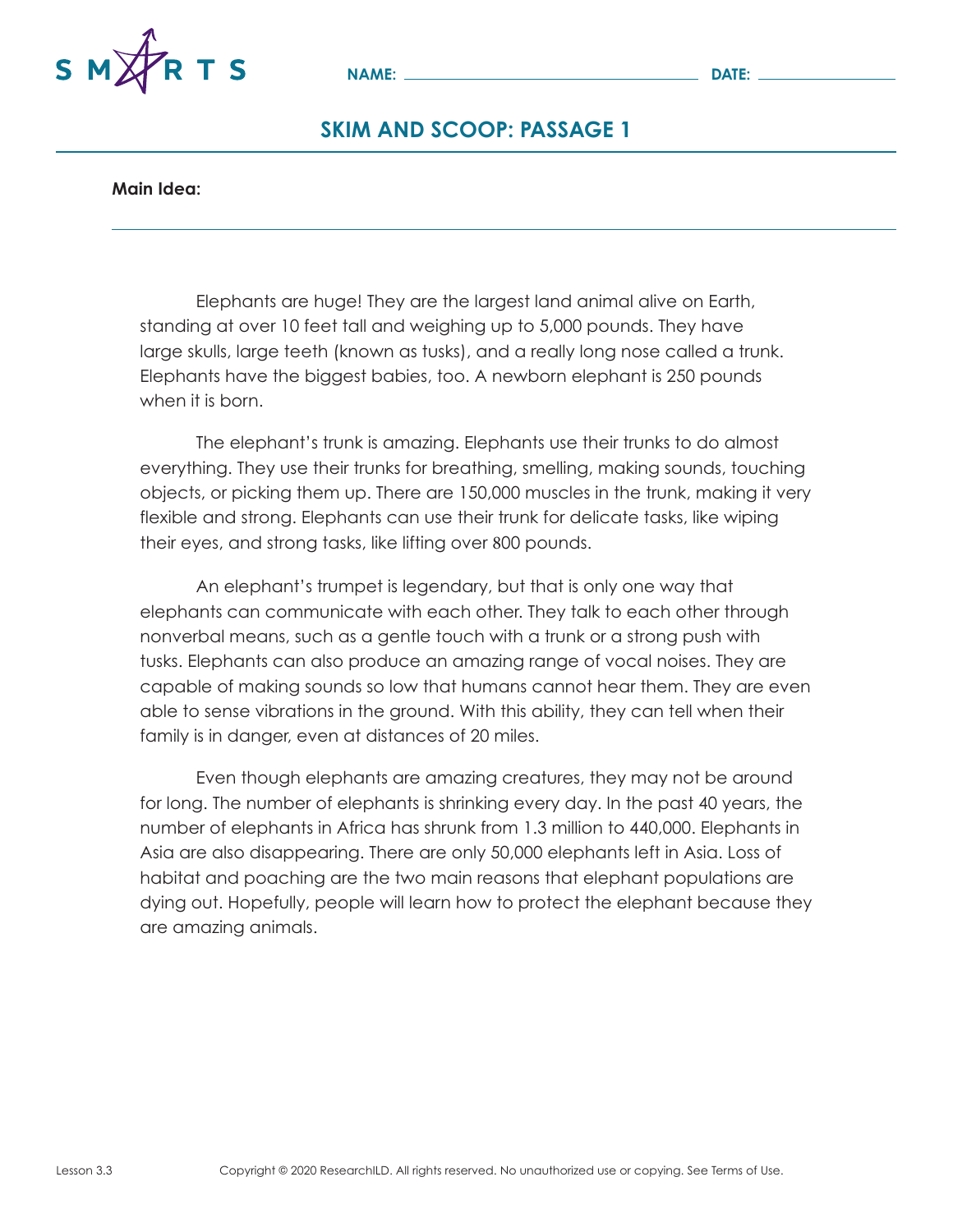

#### **Main Idea:**

Hidden in the rainforest of tropical Mexico and Guatemala, you can still find ruins of huge cities, remnants of the classical Mayan civilization. Living in the rainforest was only one of the things that made the Mayans mysterious. Most large and sophisticated civilizations are found in drier and more temperate settings; however, the Mayans thrived in the dense jungle. The rainforest provided limestone for building their cities, as well as crops such as corn, beans, squash, cassava, chili peppers, tropical fruits, and even chocolate.

The ruins of Mayan cities can be found in southern Mexico, as well as Guatemala and Belize. These cities were quite large. Tikal, for example, was home to a population of 60,000 people and contained almost 3,000 individual buildings, making it more densely populated than European cities of the time. Mayan cities were built around large stepped pyramids, which served as the ritual center of the city. Cities could also contain many palaces, water reservoirs, and even ball courts where Mayans would play a game similar to soccer or basketball.

The Mayans were also a scientifically advanced civilization. They developed a unique mathematical system based on the number 20, and they were one of the first cultures to mathematically understand the concept of zero. Though their number system did not have multiplication, division, or fractions, the Mayans were able to make impressive scientific observations of the stars and an amazingly accurate calendar. Mayan medicine was very sophisticated; they knew how to perform surgery and make prosthetic limbs and could make countless drugs from over 1,500 kinds of plants.

Unfortunately, most of this knowledge has been lost today. The disappearance of classical Mayan civilization is the greatest mystery of all. Around 900 AD, Mayan civilization began to decline. Their large cities were abandoned and melted into the jungle. No one is sure what happened. Some suspect that war wiped out the Maya, while others suspect that drought or environmental damage led to the breakdown of Mayan civilization. It is important to remember, however, that the Mayan people did not completely disappear. Even today, many people in Guatemala, Belize, or Southern Mexico speak various forms of Mayan language and carry on the Mayan tradition.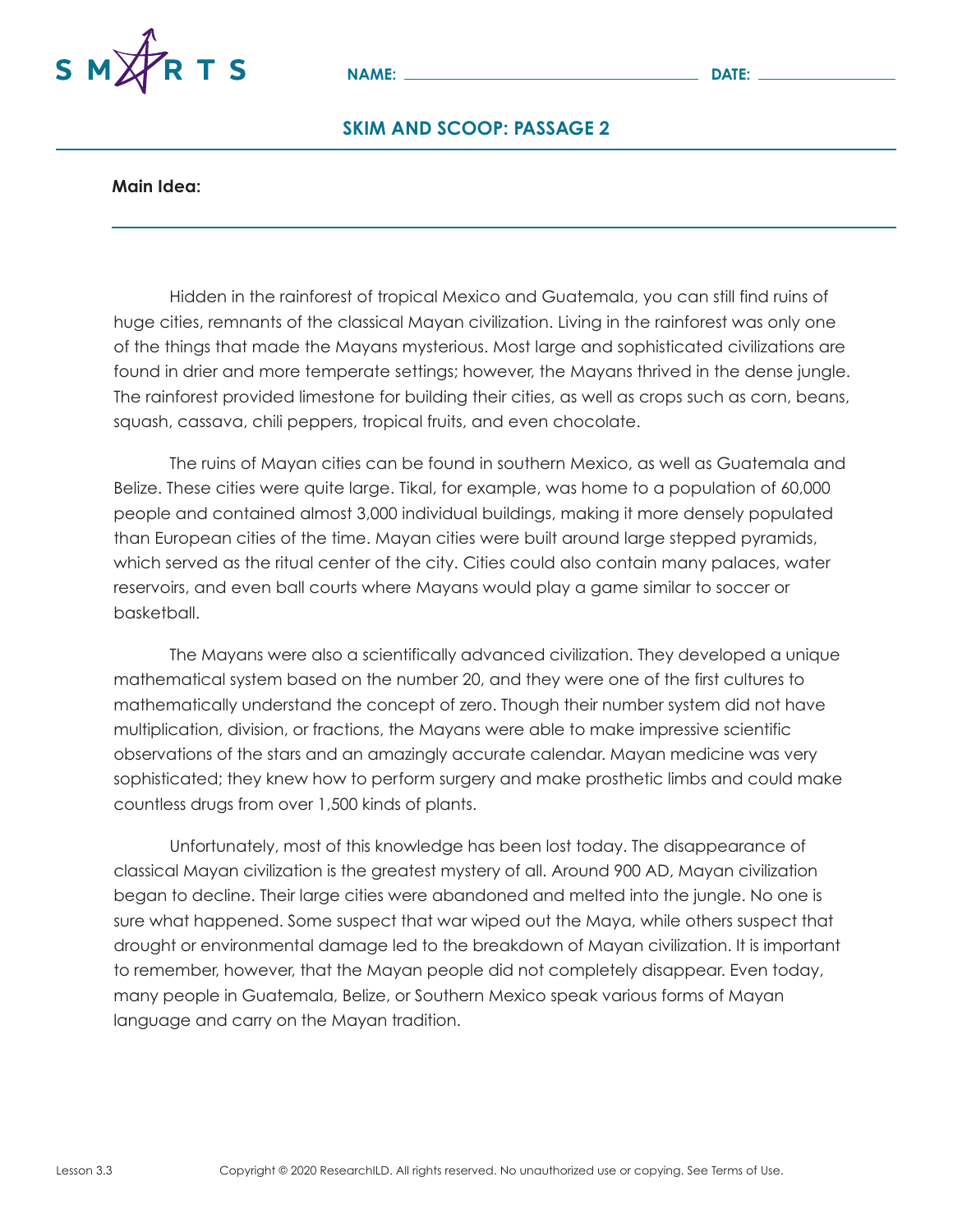

#### **Main Idea:**

The engine that powers a car is one of the most amazing machines we use on a daily basis, yet many people do not know how it works. A car's engine is powered by internal combustion. Combustion is a word that means burning. In a car, the engine burns gas in small chambers called cylinders. The energy released by the combusting gas allows the car to move.

The amount of power engines can produce is measured in horsepower. One horsepower is equal to the estimated amount of work an average horse can do in a minute. The engine in an average four-door car has approximately 130 horsepower. A sports car, built to go extremely fast, needs more power. Some Corvettes have engines with more than 600 horsepower. Car engines are not the only things with horsepower; the engines in lawn mowers and vacuum cleaners also have it. A strong vacuum cleaner can do the work of two horses!

While internal combustion engines power cars, there are many different types of engines in use today. The steam engine was once a very popular kind of engine. Coal was used to create steam, which powered steamboats and trains and heated people's houses. Jet engines are another type of combustion engine. They burn fuel to create an extremely powerful blast of air, capable of propelling airplanes at high speeds over long distances.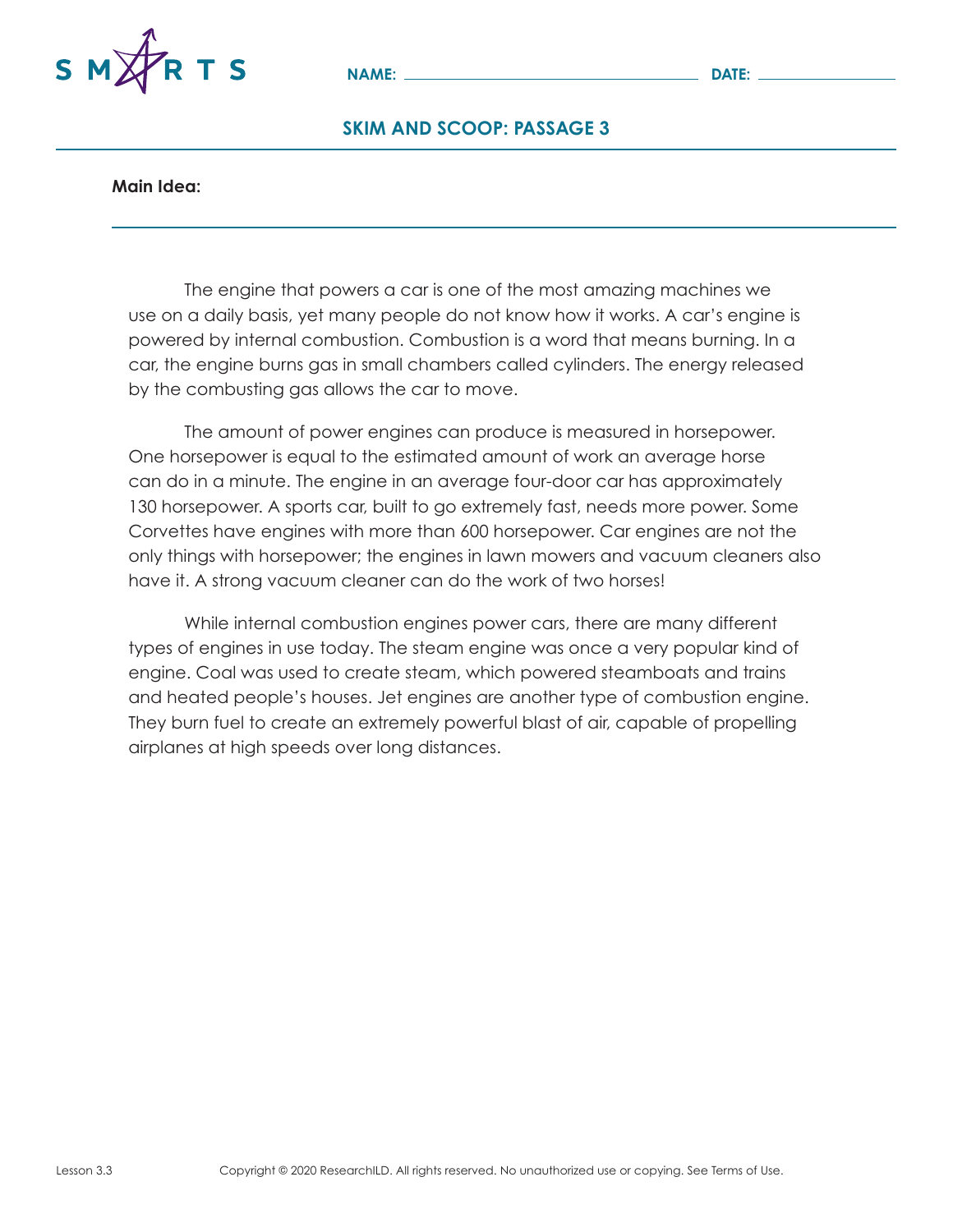

#### **Main Idea:**

If it's a clear night, you can see that stars seem to come in many colors. All stars are huge balls of burning gas, but the truth is that there are many different kinds of stars: red giants, blue giants, white dwarfs, brown dwarfs, and even main sequence stars like our sun. Each kind of star has unique characteristics. Some stars are relatively small and hot, and some are larger and cooler.

Most stars are called main sequence stars. At its core, a main sequence star burns hydrogen, creating helium and a massive amount of energy. This energy keeps the main sequence star from collapsing under its own weight. It sends this energy out into space. The sun is a main sequence star, and the light we receive comes from hydrogen fusing into helium.

The process of combining hydrogen into helium is called nuclear fusion. Nuclear fusion is when two smaller atoms are forced together, forming one larger atom and releasing a large amount of energy. In stars, nuclear fusion is powered by the intense pressure of gravity. The incredible force at the core of a star can sustain a fusion reaction for billions or trillions of years.

Eventually, however, the supply of hydrogen will begin to run low, and the main sequence star will transform into a red giant. If the star is large enough, it will begin fusing helium into carbon. This new boost of energy pushes the gas of the star outwards, causing the red giant to grow ten to a hundred times larger in the process. Because they are so large, red giants actually have cooler surface temperatures than main sequence stars, which is why they appear to be reddish orange.

Sometimes stars are so massive that when they collapse, they explode. This is called a supernova. When a huge star runs out of nuclear fuel, its core collapses, reigniting nuclear fusion. However, the energy released is so powerful that it blasts the star apart, creating a supernova. Supernovas eject a lot of energy and matter, making them very important to the life of stars in the universe. New stars may form from the gases released in a supernova. Also, heavy elements found on earth, such as uranium or plutonium, are created by supernovas.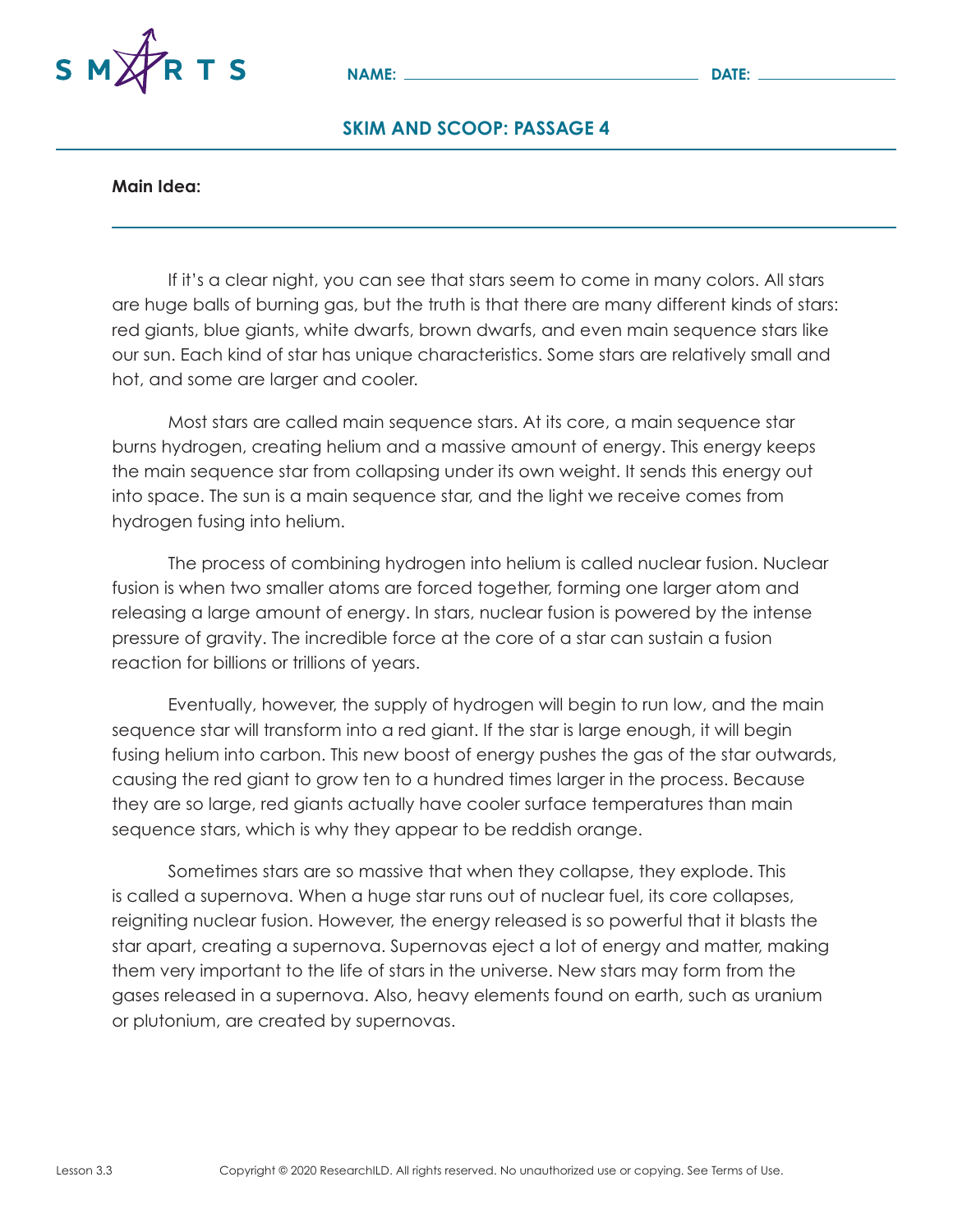

#### **Main Idea:**

Back in 1912, the Titanic was the biggest ship in the world. Nicknamed "The Wonder Ship," the Titanic was as long as three football fields and as tall as a seventeenstory building. Some people described the Titanic as a floating palace. It had restaurants, a heated swimming pool, a gym, two libraries, and two barber shops. The Titanic even had its own newspaper and post office! The Titanic was also considered to be the safest ship ever built.

On April 10, 1912, the Titanic set sail for the very first time. It left its port in England with over two thousand people on board. The Titanic sailed across the Atlantic Ocean on its way to New York. But something terrible happened four days later on April 14, 1912, just before midnight. The Titanic hit an iceberg that ripped a hole in its bottom. Water started gushing into the ship. The Titanic was sinking!

The workers on the Titanic tried to signal for help using the ship's radio and warning rockets. One ship, the Californian, was only ten miles away - close enough to save everyone. But the radio on the Californian was turned off because it was so late at night. No one heard the calls for help. Sailors on the Californian saw the rockets that looked like fireworks. They did not understand that the Titanic was in trouble, so they did not come to help.

The people who survived the sinking of the Titanic were those who escaped by getting into lifeboats. But there were only 20 lifeboats on board, and they could only hold half of the people. Hundreds of people were left on board the Titanic. Some tried to jump into the icy waters. A few of them were lucky enough to reach a lifeboat. The biggest ship in the world sank in less than three hours. Only 705 people survived.

New safety laws were passed after the Titanic sank. Today, every ship must have enough lifeboats to hold every single person on board. Ship radios can never be turned off, so ships can hear every call for help. There are also special ice patrol airplanes to warn ships about dangerous icebergs. The whole world learned a hard lesson from the sinking of the Titanic.